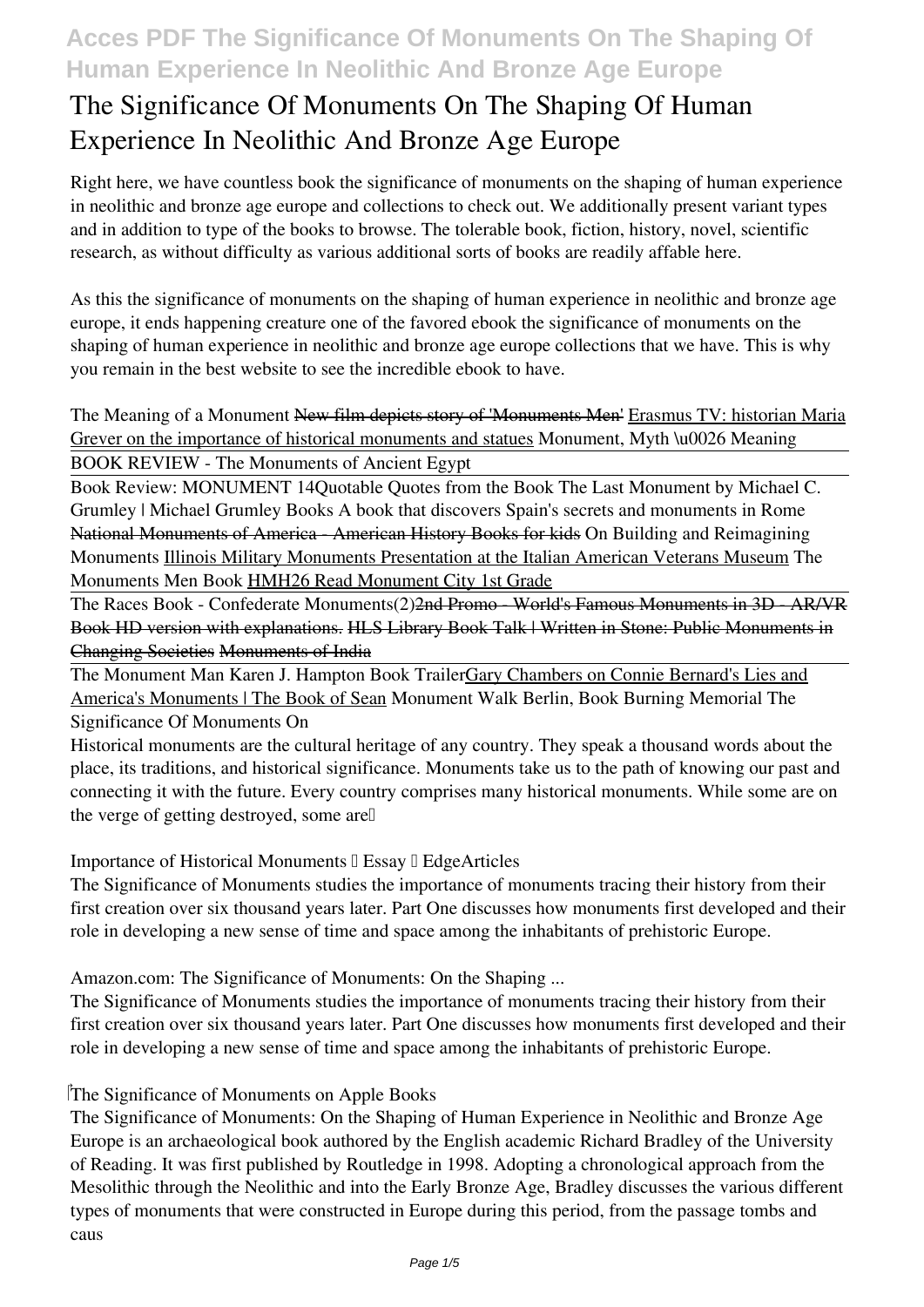#### **The Significance of Monuments - Wikipedia**

The Significance of Monuments . DOI link for The Significance of Monuments. The Significance of Monuments book. On the Shaping of Human Experience in Neolithic and Bronze Age Europe. By Richard Bradley. Edition 1st Edition. First Published 1998. eBook Published 26 February 1998. Pub. Location London.

#### **The Significance of Monuments | Taylor & Francis Group**

The Significance of Monuments is an indispensable text for all students of European prehistory. It is also an enlightening read for professional archaeologists and all those interested in this fascinating period. The Amazon Book Review Book recommendations, author interviews, editors' picks, and more. ...

#### **Amazon.com: The Significance of Monuments: On the Shaping ...**

For Farber, monuments serve a critical educational purpose as "touchstones" that connect citizens to their past, but also as propaganda for systems that have the means to uphold them. "Now, it us worth questioning what the relationship will be between these toppled monuments and changing systems of injustice," he says. "That's yet to be written."

#### **What Do Monuments Mean to Us? - Dwell**

Preservation of old monuments plays an important cultural role in cultivating pride of our heritage and past making us unique in the world. Cairo is known for the pyramids, and Paris is known for the Eiffel tower, while London is known for the Big Ben and etc. Historical buildings bring character and charm to the neighborhood that people live in.

#### The Importance of Restoring Historical Monuments I ierek news

While every statue in every town has a different origin, taken together, the roughly 700 Confederate monuments in the United States tell a national story. Many of these commemorations of those on...

#### **How the US Got So Many Confederate Monuments - HISTORY**

The Washington Monument is a structure called an obelisk, measuring 555 feet and 5 1/8 inches high. According to Wikipedia, an obelisk is: [A tall, four-sided, narrow tapering monument which ends in a pyramid-like shape at the top. These were originally called litekhenul by the builders, Ancient Egyptians.<sup>[]</sup> What Wikipedia failed to ...

#### **The Surprising Hidden Meaning Of The Washington Monument ...**

A monument is a type of structure that was explicitly created to commemorate a person or event, or which has become relevant to a social group as a part of their remembrance of historic times or cultural heritage, due to its artistic, historical, political, technical or architectural importance. Some of the first monuments were dolmens or menhirs, megalithic constructions built for religious or funerary purposes. Examples of monuments include statues, memorials, historical buildings, archaeologi

#### **Monument - Wikipedia**

Monuments celebrate origins. They demonstrate a community<sup>[]</sup> symbolic honoring of events and people for qualities it finds indispensable to its identity. George Washington, whatever his flaws, is...

#### **Opinion | The Meaning of Our Confederate ||Monuments|| - The ...**

The Significance of Monuments: On the Shaping of Human Experience in Neolithic and Bronze Age Europe. The Neolithic period, when agriculture began and many monuments - including Stonehenge were constructed, is an era fraught with paradoxes and ambiguities.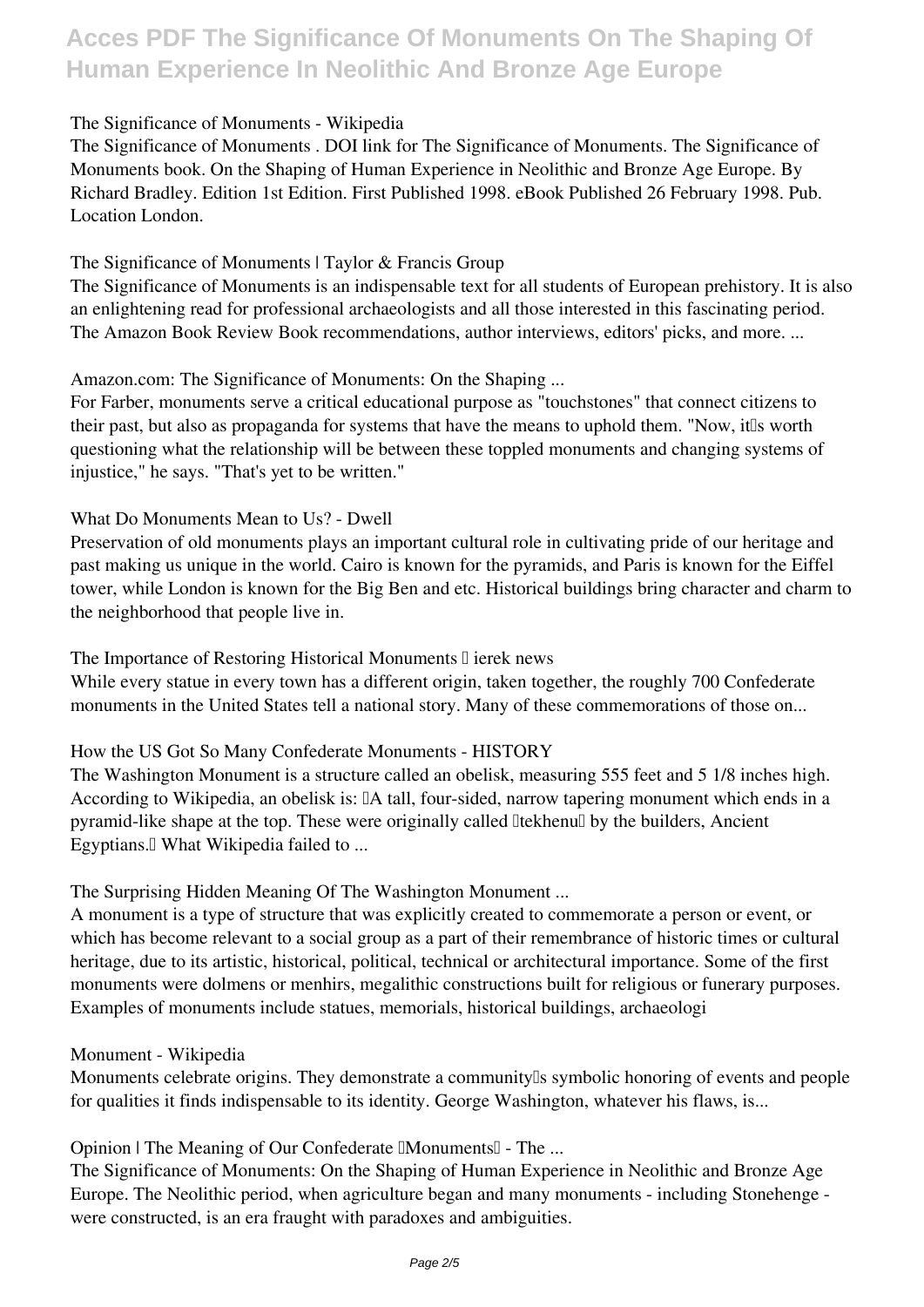#### **The Significance of Monuments: On the Shaping of Human ...**

From Lincoln memorial to U.S capitol to statue of liberty, you can see many historical monuments throughout the United States. Such monuments represent important events and significant people in American history. Here the list of most important historical monuments of United States. 6 Arlington National Cemetery, Virginia

**Top 6 Historical Monuments Of United States - The ...**

The Monuments Men Foundation is continuing the search for the lost treasures in addition to its work in keeping alive the legacy of an unlikely band of war heroes.

The Real-Life Story Behind UThe Monuments Men<sub>U</sub> - HISTORY

The following significance statements have been identified for the Pearl Harbor National Memorial. Japan Attacks Oah'u: The Pearl Harbor National Memorial interprets and preserves sites and artifacts of the December 7, 1941, Japanese military attack on Oah'u, which killed more than 2,300 military and civilian personnel, and compelled the United ...

**Significance of the Memorial - Pearl Harbor National ...**

Built in the shape of an Egyptian obelisk, evoking the timelessness of ancient civilizations, the Washington Monument embodies the awe, respect, and gratitude the nation felt for its most essential Founding Father. When completed, the Washington Monument was the tallest building in the world at 555 feet, 5-1/8 inches.

**History & Culture - Washington Monument (U.S. National ...**

3 a (1) : a lasting evidence, reminder, or example of someone or something notable or great. (2) : a distinguished person. b : a memorial stone or a building erected in remembrance of a person or event. 4 archaic : an identifying mark : evidence also : portent, sign. 5 obsolete : a carved statue : effigy.

The Neolithic period, when agriculture began and many monuments - including Stonehenge - were constructed, is an era fraught with paradoxes and ambiguities. Starting in the Mesolithic and carrying his analysis through to the Late Bronze Age, Richard Bradley sheds light on this complex period and the changing consciousness of these prehistoric peoples. The Significance of Monuments studies the importance of monuments tracing their history from their first creation over six thousand years later. Part One discusses how monuments first developed and their role in developing a new sense of time and space among the inhabitants of prehistoric Europe. Other features of the prehistoric landscape - such as mounds and enclosures - across Continental Europe are also examined. Part Two studies how such monuments were modified and reinterpreted to suit the changing needs of society through a series of detailed case studies. The Significance of Monuments is an indispensable text for all students of European prehistory. It is also an enlightening read for professional archaeologists and all those interested in this fascinating period.

The Neolithic period, when agriculture began and many monuments - including Stonehenge - were constructed, is an era fraught with paradoxes and ambiguities. Starting in the Mesolithic and carrying his analysis through to the Late Bronze Age, Richard Bradley sheds light on this complex period and the changing consciousness of these prehistoric peoples. The Significance of Monuments studies the importance of monuments tracing their history from their first creation over six thousand years later. Part One discusses how monuments first developed and their role in developing a new sense of time and space among the inhabitants of prehistoric Europe. Other features of the prehistoric landscape - such as mounds and enclosures - across Continental Europe are also examined. Part Two studies how such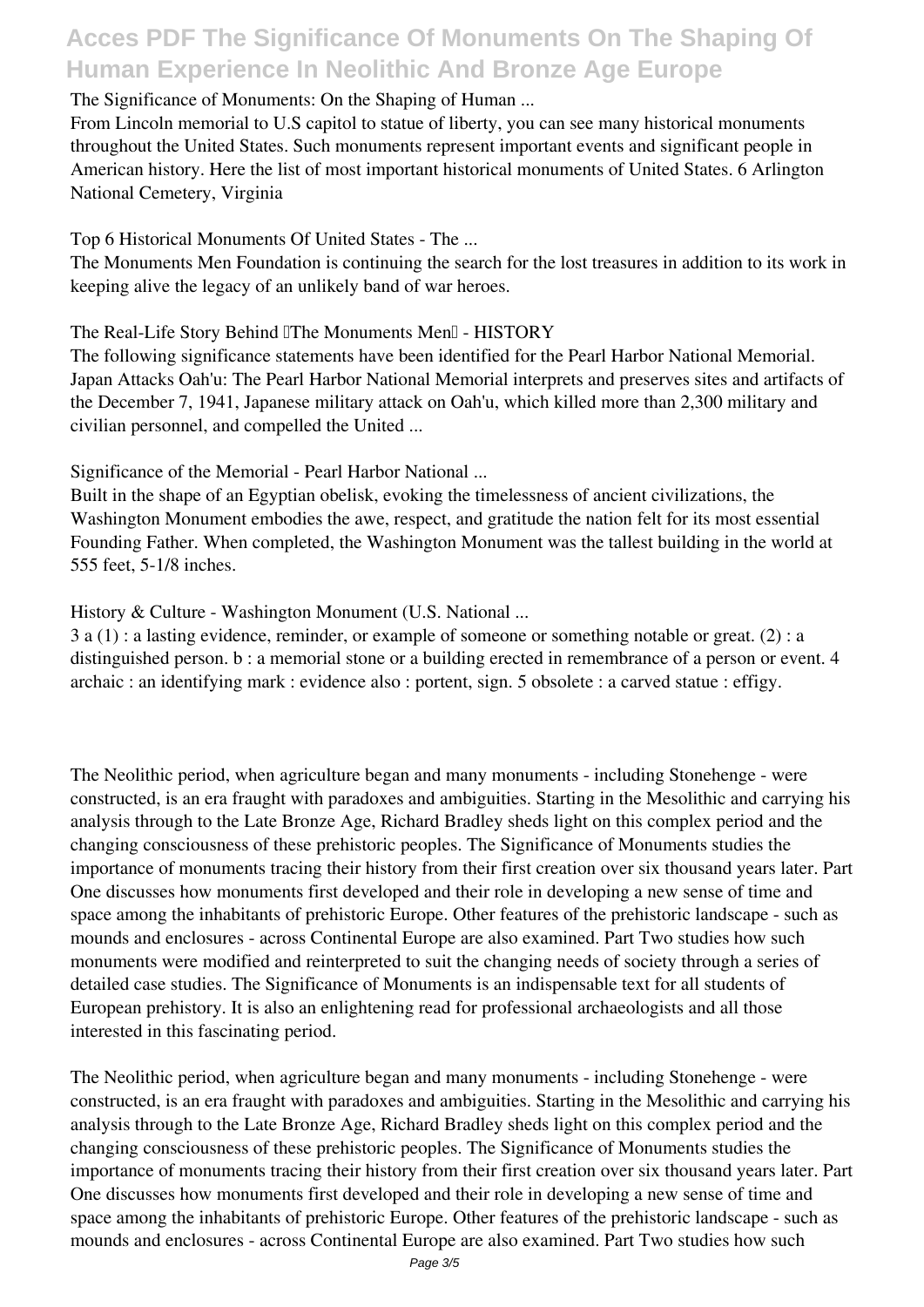monuments were modified and reinterpreted to suit the changing needs of society through a series of detailed case studies. The Significance of Monuments is an indispensable text for all students of European prehistory. It is also an enlightening read for professional archaeologists and all those interested in this fascinating period.

A comprehensive overview, by period and region, of the archaeology of ritual and religion. The coverage is global, and extends from the earliest prehistory to modern times. Written by over sixty renowned specialists, the Handbook presents the very best in current scholarship, and will also stimulate further research.

First published in 1998. Routledge is an imprint of Taylor & Francis, an informa company.

Stonehenge, Machu Picchu, Confederate statues, Egyptian pyramids, and medieval cathedrals: these are some of the places that are the subject of Making Sense of Monuments, an analysis of how the built environment molds human experiences and perceptions via bodily comparison. Drawing from recent research in cognitive neuroscience, psychology, and semiotics, Michael J. Kolb explores the mechanics of the mind, the material world, and the spatialization process of monumental architecture. Three distinct spatial-cognitive metaphors ultime, movement, and scale comprise strands of knowledge that when interwoven create embodied contours of meaning of how human interact with monumental spaces. Comprehensive, lucidly written, and thoroughly illustrated, Making Sense of Monuments is a vibrant, extraordinary journey of the monuments we have constructed and inhabited.

A leading expert on the past, present, and future of public monuments in America. An urgent and fractious national debate over public monuments has erupted in America. Some people risk imprisonment to tear down long-ignored hunks of marble; others form armed patrols to defend them. Why do we care so much about statues? Which ones should stay up and which should come down? Who should make these decisions, and how? Erin L. Thompson, the country<sup>[]</sup>s leading expert in the tangled aesthetic, legal, political, and social issues involved in such battles, brings much-needed clarity in Smashing Statues. She lays bare the turbulent history of American monuments and its abundant ironies, from the enslaved man who helped make the statue of Freedom that tops the United States Capitol, to the fervent Klansman fired from sculpting the worldls largest Confederate monument who went on to carve Mount Rushmore. And she explores the surprising motivations behind contemporary flashpoints, including the toppling of a statue of Columbus at the Minnesota State Capitol, the question of who should be represented on the Women's Rights Pioneers Monument in Central Park, and the decision by a museum of African American culture to display a Confederate monument removed from a public park. Written with great verve and informed by a keen sense of American history, Smashing Statues gives readers the context they need to consider the fundamental questions for rebuilding not only our public landscape but our nation as a whole: Whose voices must be heard, and whose pain must remain private?

Commemoration lies at the poetic, historiographic, and social heart of human community. It is how societies define themselves and is central to the institution of the city. Addressing the complex ways that monuments in the United States have been imagined, created, and perceived from the colonial period to the present, Commemoration in America is a wide-ranging volume that focuses on the role of remembrance and memorialization in American urban life. The volumells contributors are drawn from a spectrum of disciplines social and urban history, urban planning, architecture, art history, preservation, and architectural historylland take a broad view of commemoration. In addition to the making of traditional monuments, the essays explore such commemorative acts as building preservation, biography, portraiture, ritual performance, street naming, and the planting of trees. Providing an